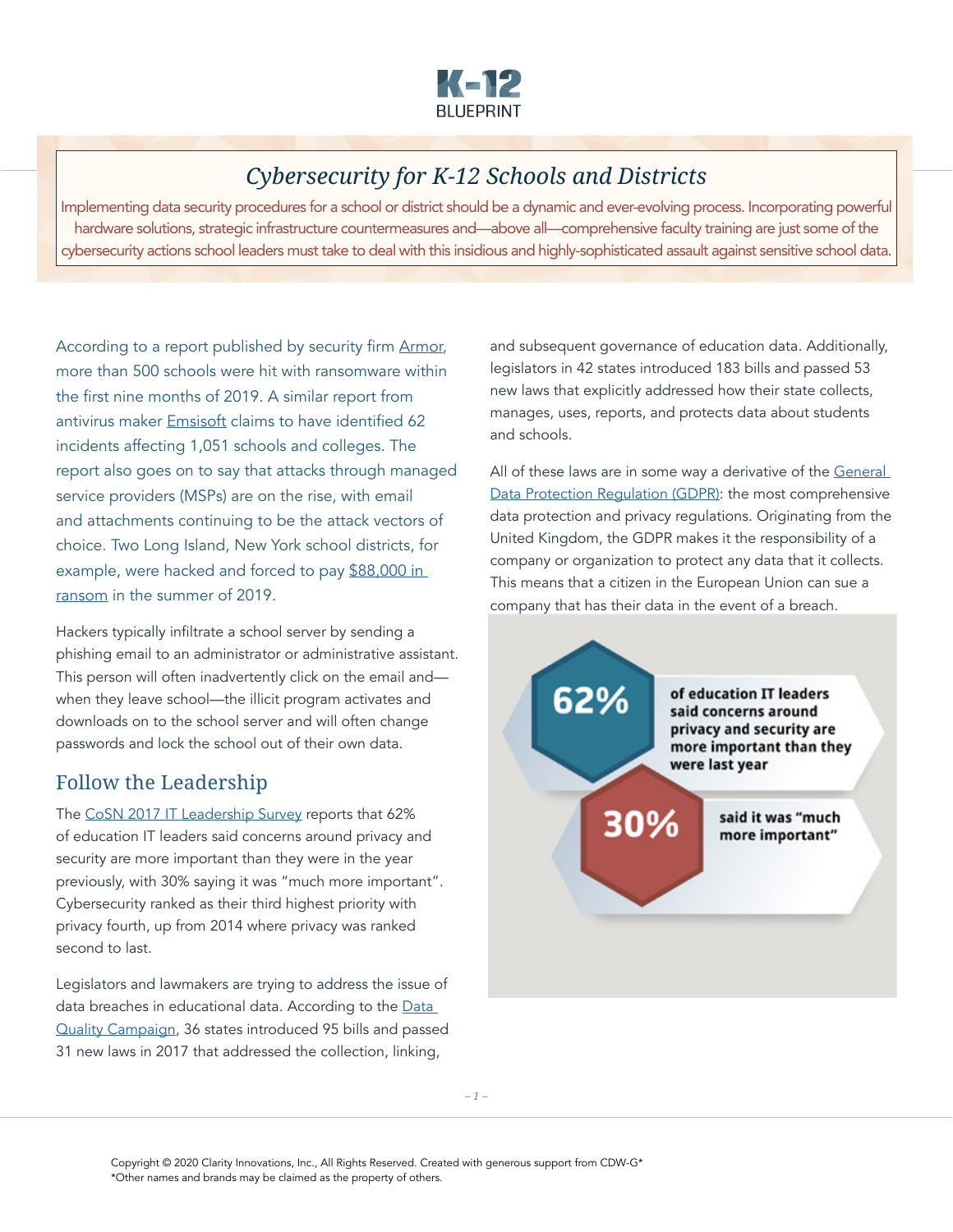# Regulations Overview

### **GDPR:** [General Data Protection Regulation](https://gdpr-info.eu/)

A regulation in European Union (EU) law on data protection and privacy in the EU and the European Economic Area (EEA). It also addresses the transfer of personal data outside the EU and EEA areas.

#### **FERPA:** [Family Educational Rights and Privacy Act](https://www2.ed.gov/policy/gen/guid/fpco/ferpa/index.html)

Passed by Congress in 1974, the act grants four specific rights to the student. These rights begin as soon as the student enrolls or registers with an academic program of the university.

### COPPA: [The Children's Online Privacy Protection Act](https://www.ftc.gov/enforcement/rules/rulemaking-regulatory-reform-proceedings/childrens-online-privacy-protection-rule)

A law created to protect the privacy of children under 13. The Act was passed by the U.S. Congress in 1998 and took effect in April 2000. COPPA is managed by the Federal Trade Commission (FTC).

### CIPA: [Children's Internet Protection Act](https://www.fcc.gov/consumers/guides/childrens-internet-protection-act)

Enacted by Congress in 2000 to address concerns about children's access to obscene or harmful content over the Internet. CIPA imposes certain requirements on schools or libraries that receive discounts for Internet access or internal connections through the E-rate program.

### **PPRA:** [Protection of Pupil Rights Amendment](https://studentprivacy.ed.gov/faq/what-protection-pupil-rights-amendment-ppra)

A federal law that affords certain rights to parents of minor students with regard to surveys that ask questions of a personal nature.

#### **CCPA:** [California Consumer Privacy Act](https://oag.ca.gov/privacy/ccpa)

A new consumer privacy law that went into effect on January 1, 2020. CCPA is a state statute intended to enhance privacy rights and consumer protection for residents of California.

# To Avert, You Must First Understand

Schools and districts must design networks with both privacy (informed consent and owning up to breaches) and security (avoiding breaches as much as possible) in mind, utilizing specific threat personas.

First, there is the hacker that typically attacks from outside of the US (mostly Russia, China, and North Korea), looking for easy targets to exploit. Their most popular weapons are an email attachment virus that encrypts a school's database. Staff training on cybersecurity practices and a secure architecture that prevents intrusions from external parties are the best defense.

Then there are threats posed by people such as programming students who poke around looking for ways to change their grades, for example, or individuals who prey on assistants and secretaries who keep passwords on sticky notes. Some common architecture weaknesses in this scenario include Broken Authentication and Session Management, Security Misconfiguration and failure to restrict URL access. Staff training and measures such as roles and permissions to lock down access to only what's needed, login expirations, password managers, and data confidentiality agreements are also important so that faculty avoid accidentally being exploited for information.



*– 2 –*